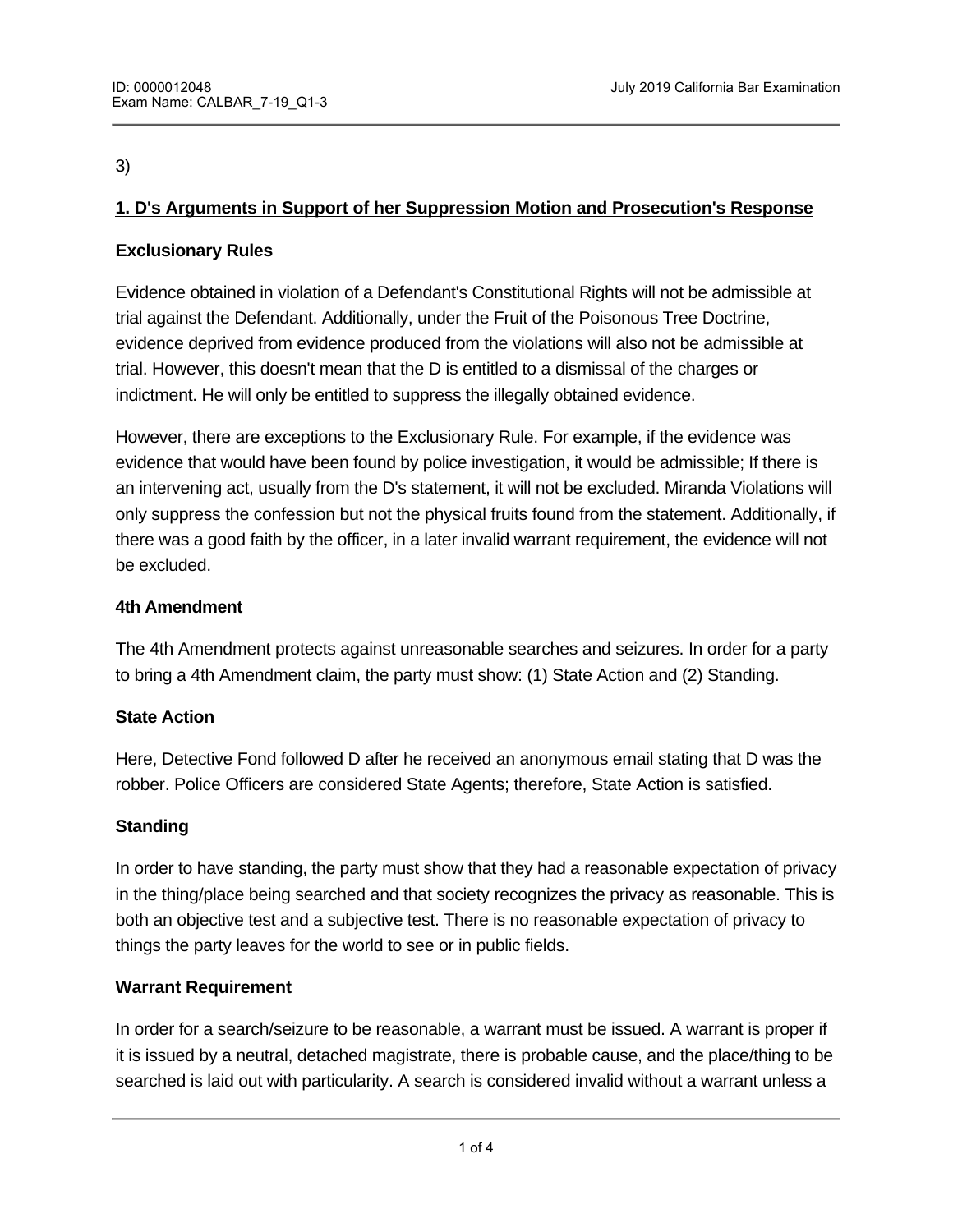#### warrant exception applies.

#### **(a) D's "hot" Statement**

D will argue that she had a reasonable expectation of privacy in her conversation in the payphone she was using. She will argue that because she was on the phone with someone, she wouldn't expect another person to eavesdrop on the information. She will argue that because this expectation was reasonable, Fong needed a warrant in order to hear her conversation about the "hot" Roman Coins. However, this is a weak argument because D made this statement when she was in a alley way (a public place). A person does not have a reasonable expectation of privacy in public places and bears the risk of being overheard when she is talking somewhere where people around her can hear here.

Therefore, D's Statement should not be suppressed.

# **(b) D's "call your buyer" Statement**

Here, D will have a batter argument to having a reasonable expectation of privacy because Fong bought a parabolic microphone that promised to enable a listen to hear the chirping of birds from a distance of 150 feet. He proceeded to aim the microphone at D, who was using the same payphone in the alley, and heard her say softy, "fine, call your buyer and let me know if we have a deal for the hot coins."

The Supreme Court has held that listening enhancing devices that are not for common use, used for eavesdropping on citizen is considered a search under the 4th Amendment. Fong will argue that since she was in the same place and same alley, it shouldn't be considered a search because she was in a public place. However, society will find it reasonable that a person will not be spied on by a devise that is not commonly known to the public.

Therefore, D's "call your buyer" statement should be suppressed because D had a reasonable expectation of privacy and society considers it reasonable. It would only be admissible if Fong has a warrant exception.

# **(c) The Roman Coins**

As stated above, there are exception to the Exclusionary Rule. Fong had a good faith belief that the warrant was valid. When he put all the information into an affidavity for a search warrant for D's house, it was signed and obtained. Thats when he found the coin.

Therefore, the Good Faith Exception will apply and the coins will most likely not be suppressed.

# **Warrant Exceptions**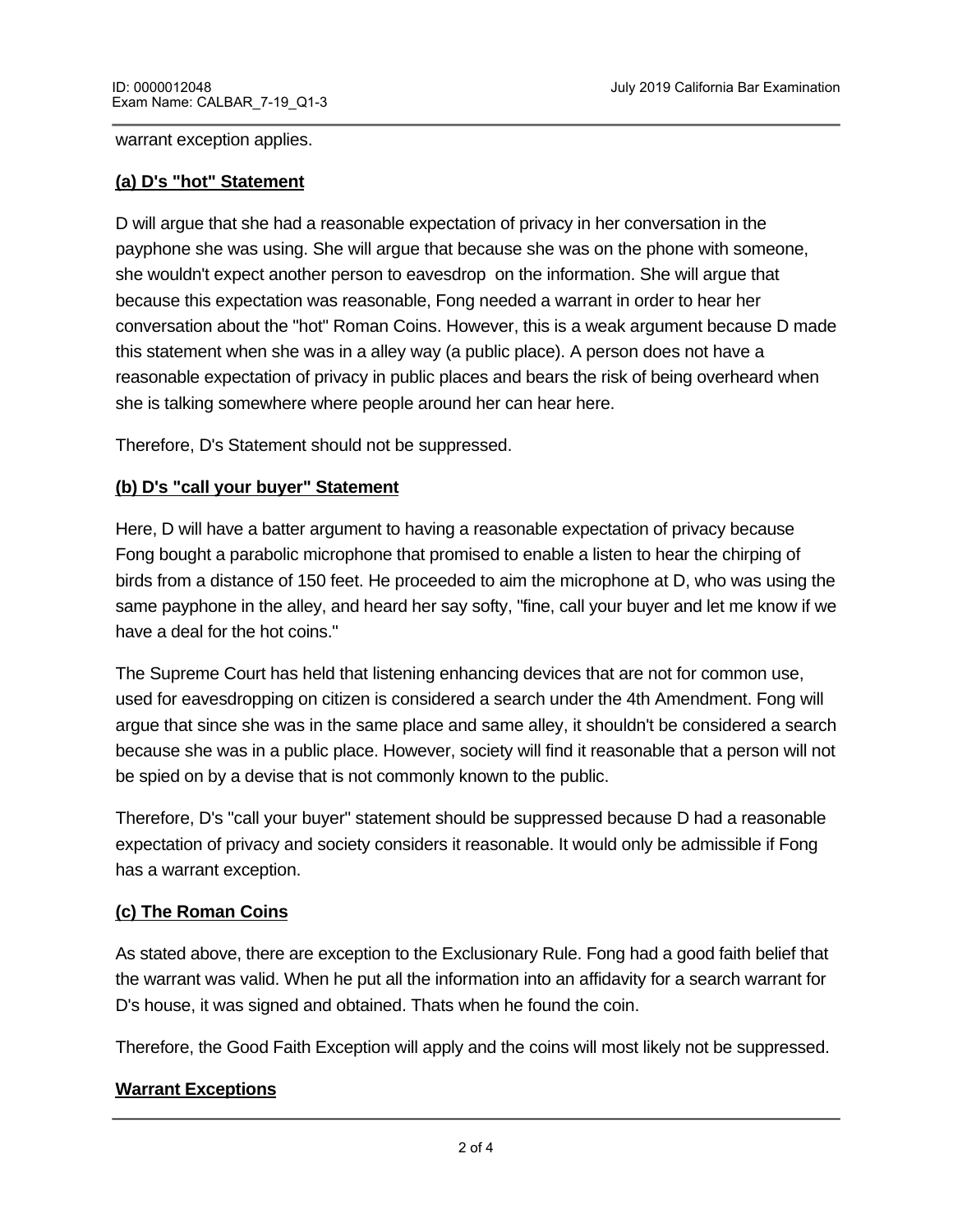# **Hot Pursuit**

Fong can argue that a warrant was not needed because he was in hot pursuit of a felon. However, this exception needs probable cause which F did not have.

#### **Exigent Circumstances-Destruction of Evidence**

F will argue that he needed to act quickly because if he waited to get the warrant, the coins could be gone and there would be no way of knowing where they went.

#### **Consent**

Fong can argue that by her stating the terms "I have a set of 'hot' roman coins" in a public place, she has consented to people around her listening to the statement bears the risk that that person would be an officer.

#### **2. D for Robbery**

Every crimes requires an Actus Reus, Mens Rea, and concurrence of the Actus Reus and Mens Rea. Some crimes, like murder, also require Causation. A crime can be specific or general. Robbery is a specific intent crime.

Robbery is the tresspassory taking and carrying away of personal property of another, with force or threat of force, with the intent to permanently deprive the person of said property.

# **Tresspasory**

In order to satisfy this element, D must have not have had consent to deprive the owner of the property. Here, it is clear that Oscar did not consent for D to rob him and him having to give her his coin. Therefore, this was tresspassory.

#### **Taking and Carrying Away of Personal Property of Another**

In order to be charged with robbery, there must be a taking and carry away of personal property of another. Asportation can be slight and in general, any movement of the property will satisfy this element. Personal Property can be any tangible item. Here, O (which is of Another) handed D a set of valuable Roman Coins and Fled. This element is satisfied.

#### **Force or Threat of Force**

**Intent to Permanently Deprive**

Here, D pulled out a gun that appeared to be a real gun. Although the gun was a toy, this has no relevance to the elements of robbery. D pulled out a gun and pointed it at the owner.